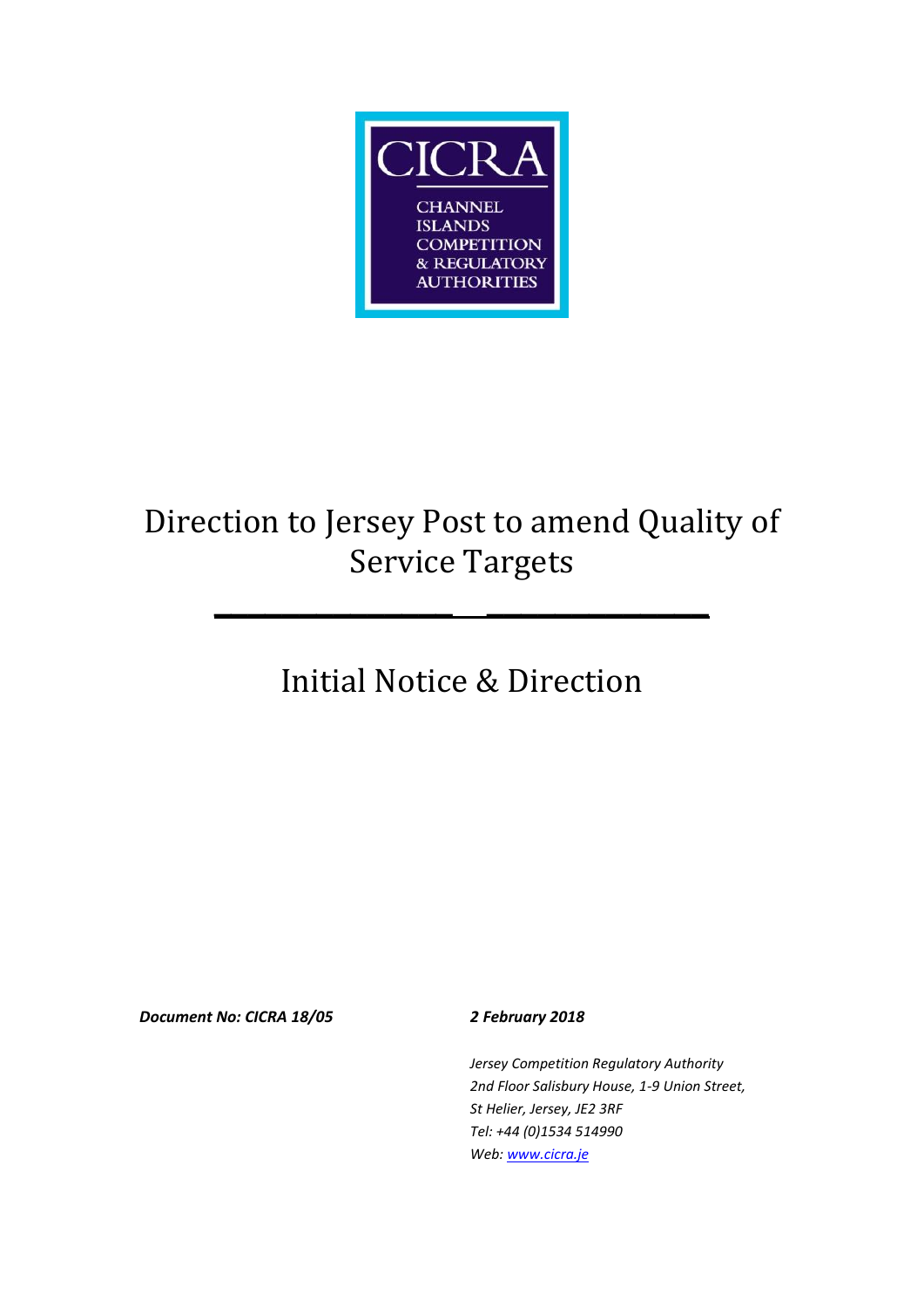## **CONTENTS**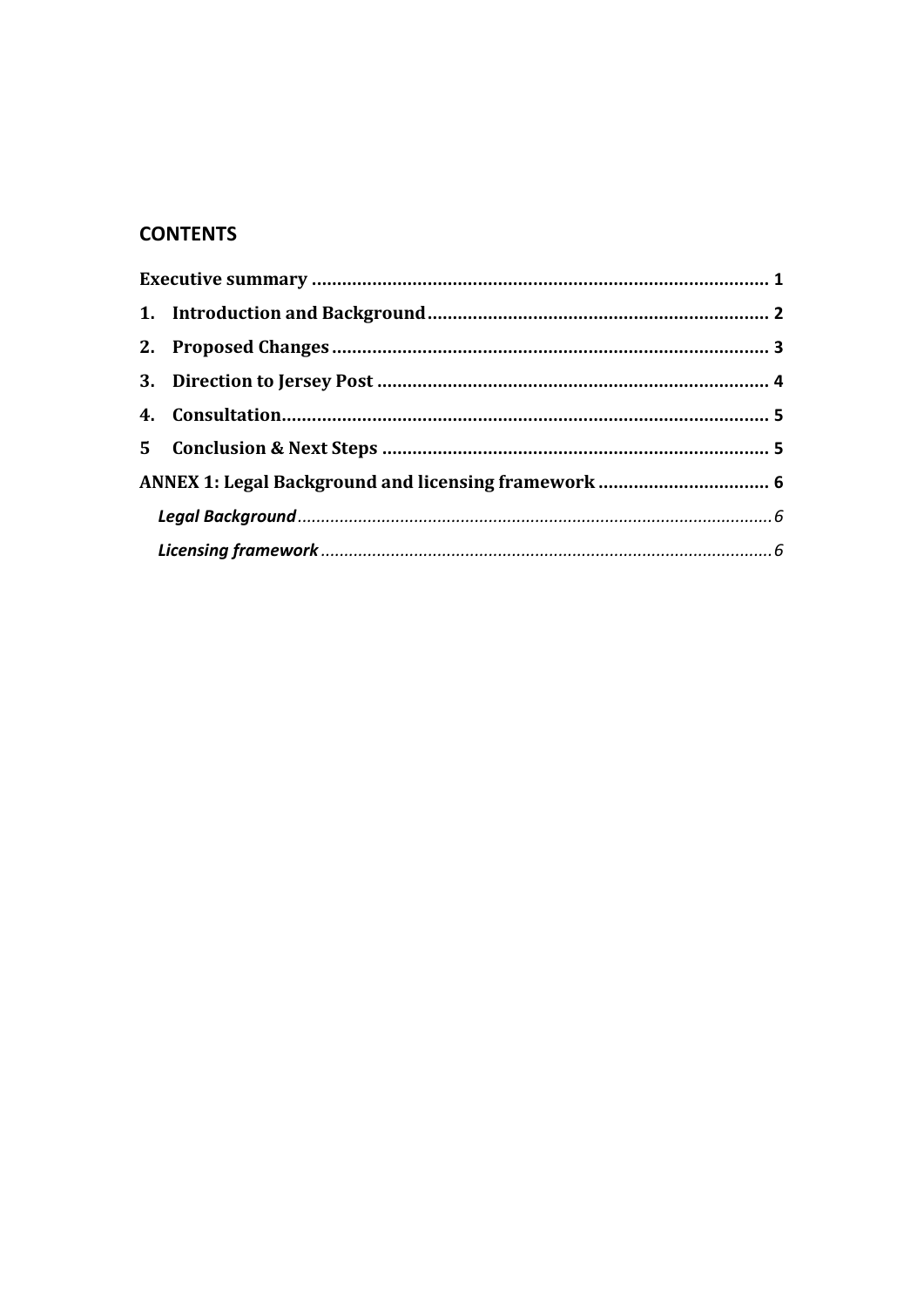#### <span id="page-2-0"></span>**Executive summary**

l

Formal Quality of Service ('**QoS**') targets for Jersey Post Limited ('**Jersey Post'**) were originally put in place in April 2013 through CICRA  $13/11<sup>1</sup>$  with the targets being revised in 2015

Following recently proposed changes by the Royal Mail to inbound mail to Jersey, Jersey Post has provided a paper to CICRA asking that it consider changes to the QoS targets as follows

- (a) The current D+0 target<sup>2</sup>, that 98% of inbound first class mail is delivered on the day of receipt, is removed;
- (b) A D+1 target, that 90% of all inbound mail is delivered on the day after receipt, is set for 2018;
- (c) From 1 January 2019 the D+1 target is set at 95%, and
- (d) The removal of the requirement to report UK-JE J+1

Following CICRA's consideration of the proposal from Jersey Post the JCRA is issuing this Initial Notice of a Direction to Jersey Post proposing targets a) to c) as requested by Jersey Post and instead of removing d), to require Jersey Post to report UK - JE  $J+2$ .

The change will have no affect on Local to Local, Guernsey and Special Delivery mail as long as they are separately identified by Royal Mail.

 $1$  CICRA 13/11, Measures of the Quality of Postal Services in Jersey, Final Notice of a Direction to Jersey Post Limited, March 2013, www.cicrga.je

 $2$  D is the time of receipt by Jersey Post of mail coming from the UK at its main sorting centre. The target applies to the number of days before clearance to a delivery postman, for example, D+0 means mail is processed and cleared to a delivery postman on the day of receipt.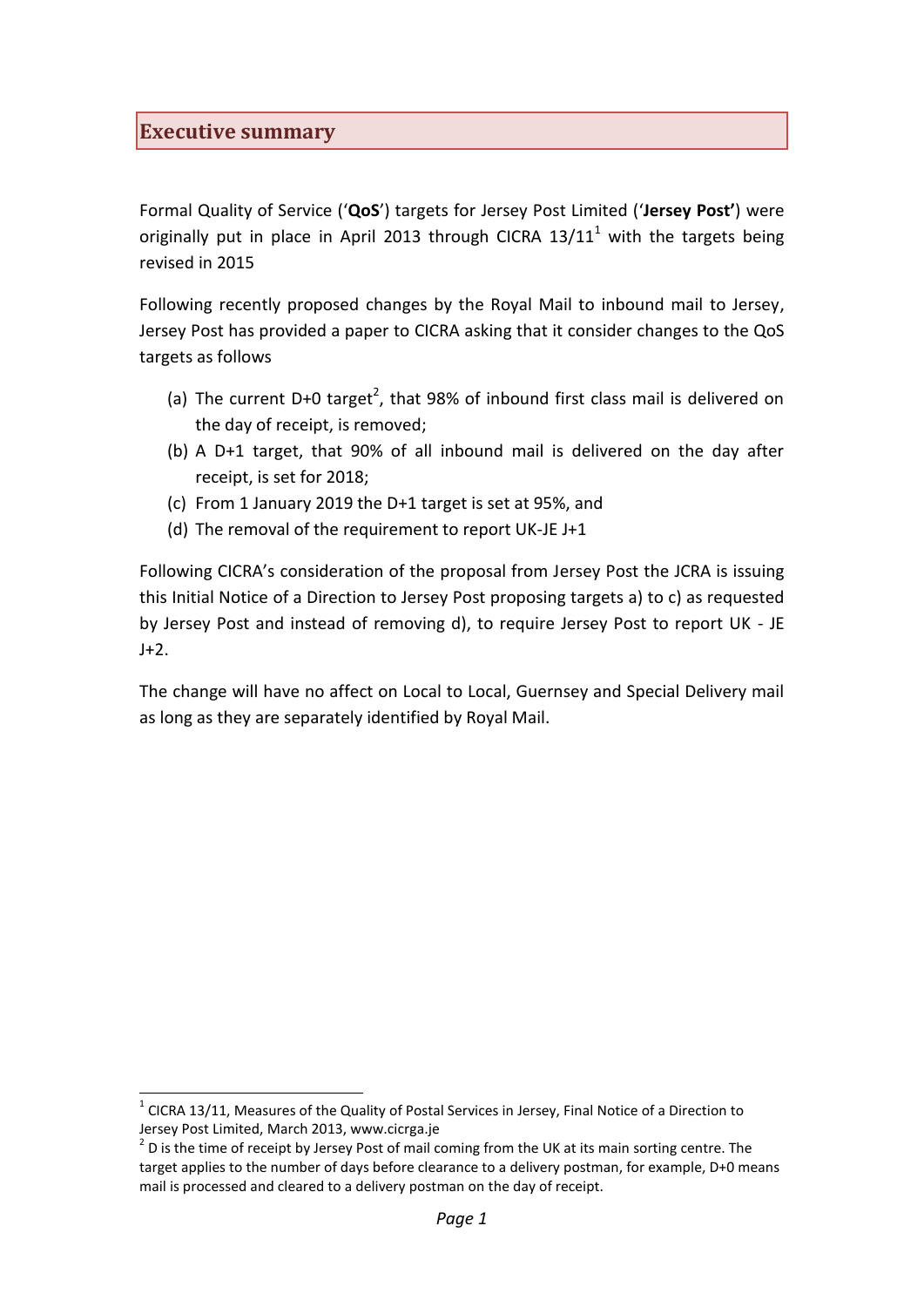### <span id="page-3-0"></span>**1. Introduction and Background**

This Initial Notice provides formal notice of a direction to Jersey Post Limited ('**Jersey** Post'), of a variation to its current service and performance targets in accordance with condition 15.7 of Jersey Post's class II public postal operator's licence for Jersey.

The Quality of Service ('**QoS'**) targets against which Jersey Post's performance is measured include the delivery of postal services locally, and to and from the UK, Guernsey and Isle of Man, with targets for inbound and outbound mail delivery. In addition to standard mail, Jersey Post is also required to monitor special delivery services, bulk mail and the quality of its internal operations. As well as these performance measures, Jersey Post is required to monitor and report on its response to complaints, and to monitor the extent of any mis-deliveries by its staff.

The current service targets were implemented through formal directions to Jersey Post set out in the Initial Notice CICRA 13/11 (March 2013) which came into effect in April 2013. Subsequently, the service targets were amended as set out in the Initial Notices CICRA 15/23 (May 2015) and CICRA 15/32 (July 2015). Jersey Post provides annual QoS reports, copies of which are published on CICRA's website<sup>3</sup>, [www.cicra.je,](http://www.cicra.je/) and are available for inspection.

Jersey Post has recently submitted a formal request to CICRA seeking changes to its QoS targets due to the change imposed by Royal Mail whereby Royal Mail will no longer separate inbound first and second class mail prior to its arrival in Jersey, a change known as 'single label'. The inbound service is a Royal Mail product and it is Royal Mail's decision to move to a single label. Jersey Post submits that as a result of the changes it will no longer be able to meet some of its QoS targets and that these should be changed to reflect the impact of the changes imposed by Royal Mail.

While Jersey Post's request is to amend some of its QoS targets, for consumers the impact of single label is that first class mail from the UK will no longer be delivered on the date it arrives in the island, but instead will be delivered the following delivery day.

A same day delivery requirement is not included in the 2004 Postal Services (Jersey) Law nor in Jersey Post's Licence and is not included in the definition of the Universal Service Obligation. The requirement was imposed by CICRA in its CICRA 13/11 Direction in 2013.

l

 $3$  CICRA 14/67: Jersey Post Quality of Service Report 2013; and CICRA 15/18 Jersey Post Quality of Service Report 2014; at [http://www.cicra.gg/media\\_centre/publications\\_sector.aspx?sector=2.](http://www.cicra.gg/media_centre/publications_sector.aspx?sector=2)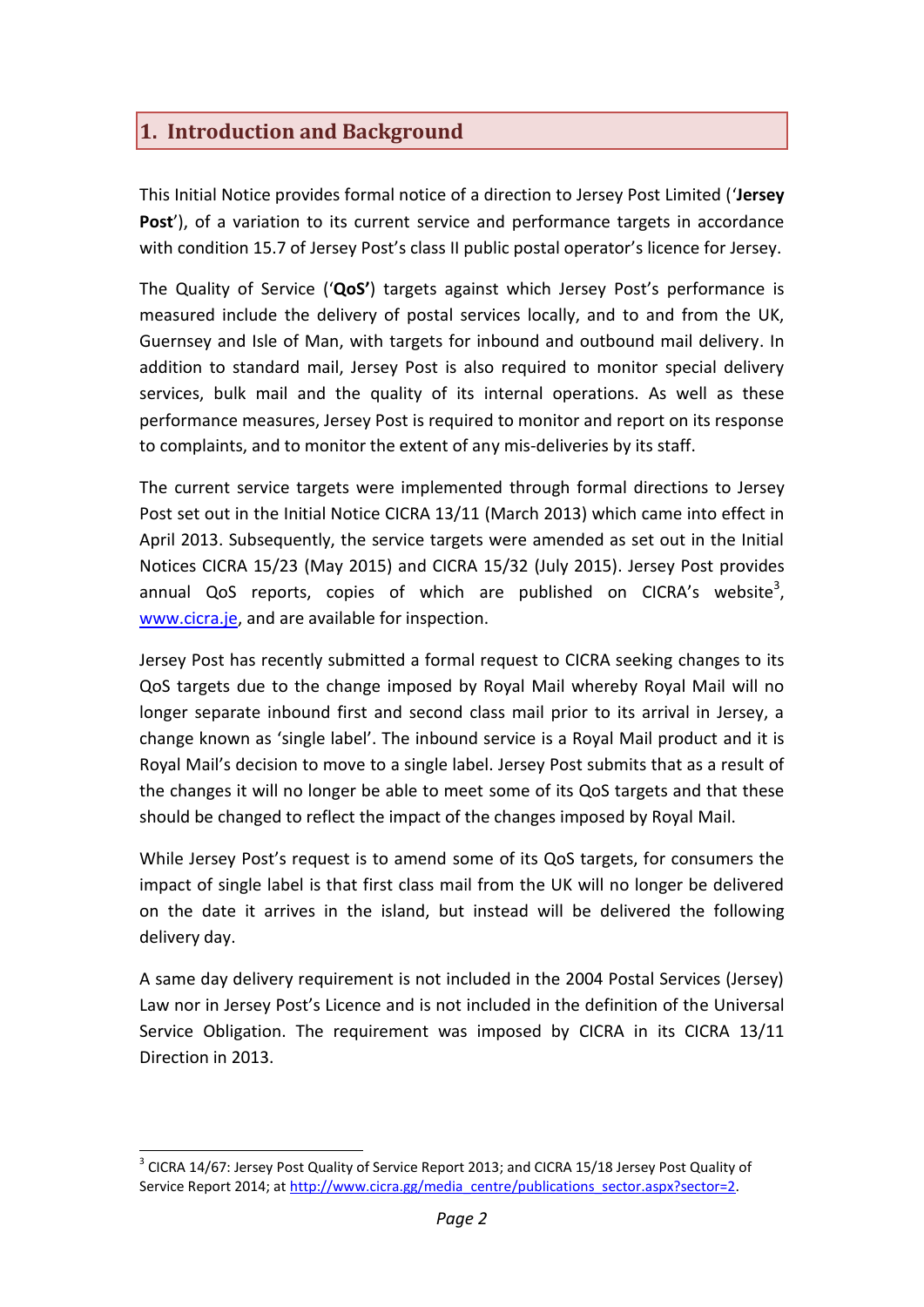Following consideration of the request from Jersey Post, CICRA accepts that there is sufficient justification provided to it by Jersey Post to make changes to its performance targets.

#### <span id="page-4-0"></span>**2. Proposed Changes**

Jersey Post proposed changes to the D+x targets are as follows:

| <b>Mail from UK</b>       | <b>Current</b> | <b>Proposed target</b>    |
|---------------------------|----------------|---------------------------|
|                           | target         |                           |
| $1st$ class mail (D+0)    | 98%            | No target                 |
| $1st$ class mail (D+1)    | 100%           | 90% rising to 95% in 2019 |
| $2^{nd}$ class mail (D+1) | 98%            | 90% rising to 95% in 2019 |

The request is directly as a result of Royal Mail no longer separating first and second class mail known as 'single label'. Jersey Post contends that an inbound next day service would continue to meet the needs of Jersey customers and that retaining the existing QoS targets would result in customers receiving mail much later in the day than at present at significantly higher cost.

Jersey Post considers that the introduction of a next day inbound service (ie, J+2 or D+1) would allow postal rounds to start earlier in the day than is currently possible, something that its customers value. To support this change in the delivery process Jersey Post has proposed that the current D+0 target is removed and the D+1 target is set at 90% for 2018, rising to 95% from 1 January 2019. This is compared to the previous (removed) J+1 inbound UK-JE target of 82%.

CICRA has considered the proposal from Jersey Post and given that the cause is outside of the control of Jersey Post and that keeping the D+0 target would involve considerable cost and delays to the mail, CICRA is issuing this Initial Notice of a Direction to allow changes to these quality of service targets prior to the introduction of the single label by Royal Mail.

Jersey Post has also asked for the removal of the requirement to report UK-JE J+1. However, CICRA does consider that it is important to monitor the overall performance of mail from the UK to ensure transparency. Therefore CICRA proposes that Jersey Post instead reports a J+2 performance for mail received from the UK. The reporting of J+2 takes into account the implementation of a single label by Royal Mail. In terms of outbound mail Jersey Post should continue to target and report performance against J+1 for JE – UK.

The change will have no affect on Local to Local, Guernsey and Special Delivery mail as long as they are separately identified by Royal Mail.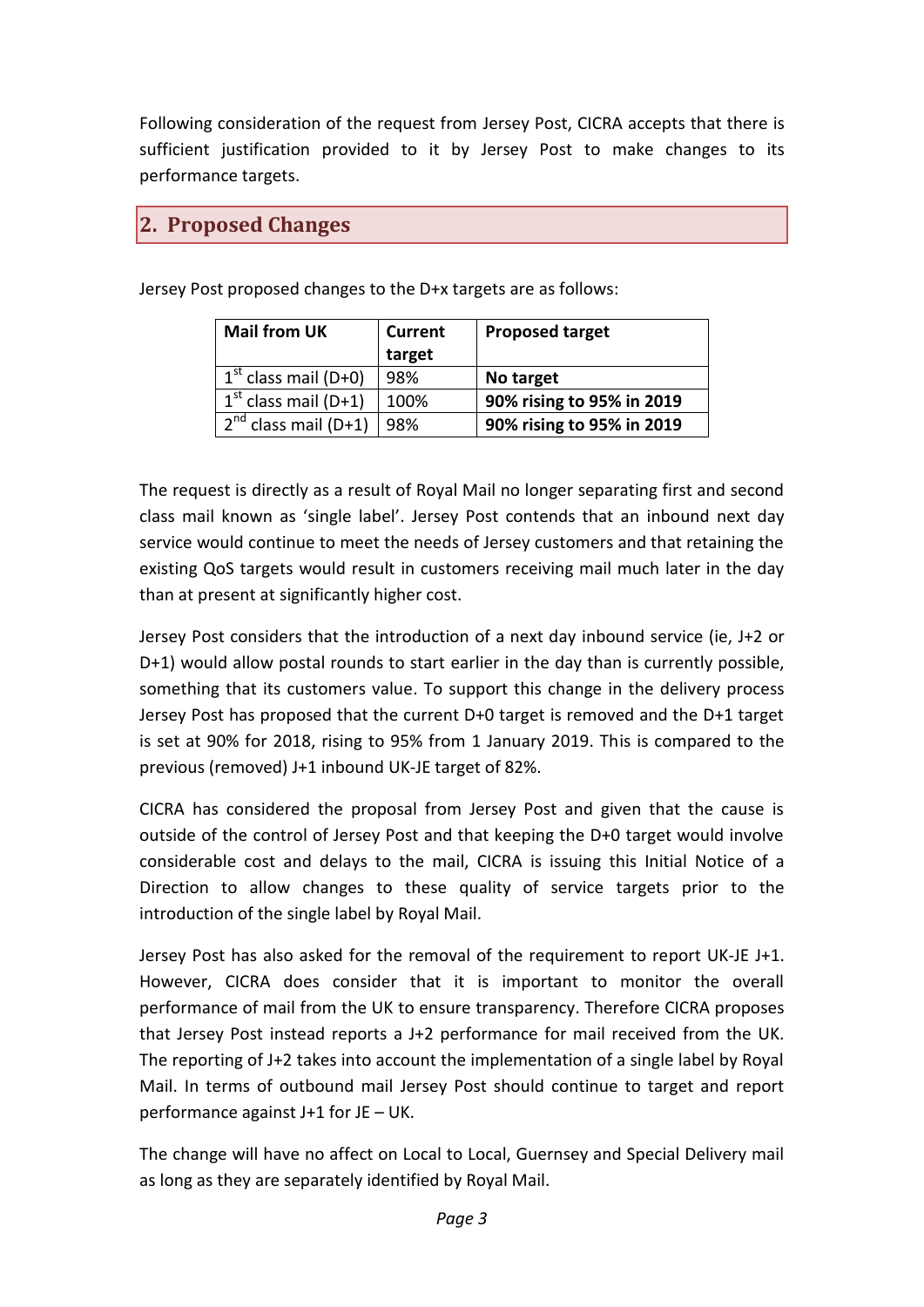## <span id="page-5-0"></span>**3. Direction to Jersey Post**

In accordance with condition 15.7 of Jersey Post's class II postal licence for Jersey, CICRA directs that Jersey Post's formal performance targets shall be amended as follows:

- 1) That the existing D+0 QoS shall be removed.
- 2) That targets for inbound mail shall be introduced as follows:

|                  | D+1 Target               |
|------------------|--------------------------|
| Inbound from     | 90%                      |
| UK & IoM         | (until 31 December 2018) |
| $(1st$ and $2nd$ |                          |
| class mail)      | 95%                      |
|                  | (from 1 January 2019)    |

In addition Jersey Post will be required to report its performance for (inbound) UK – JE J+2<sup>4</sup>. For the avoidance of doubt the JE-UK (outbound) performance should continue to meet its target and report the J+1 performance.

All other targets are to remain as set out in the Initial Notice and Direction to Jersey Post in CICRA 13/11 published in March 2013 and subsequently amended in 2015.

This Direction shall take effect from the implementation of this Initial Notice (which may come into force 29 days after publication of the Initial Notice if no responses are received) or subsequent Final Notice if one is required.

CICRA will continue to monitor Jersey Post's performance against these targets in line with its licence conditions. Jersey Post will continue to be required to report to CICRA and to publish annually its performance against this and existing service targets. These reports can be found on CICRA's website, [www.cicra.gg,](http://www.cicra.gg/) as set out above.

l <sup>4</sup> The posting day is referred to as "J" day and a performance of "J+2" is the mail that should be delivered two working day following the day of posting.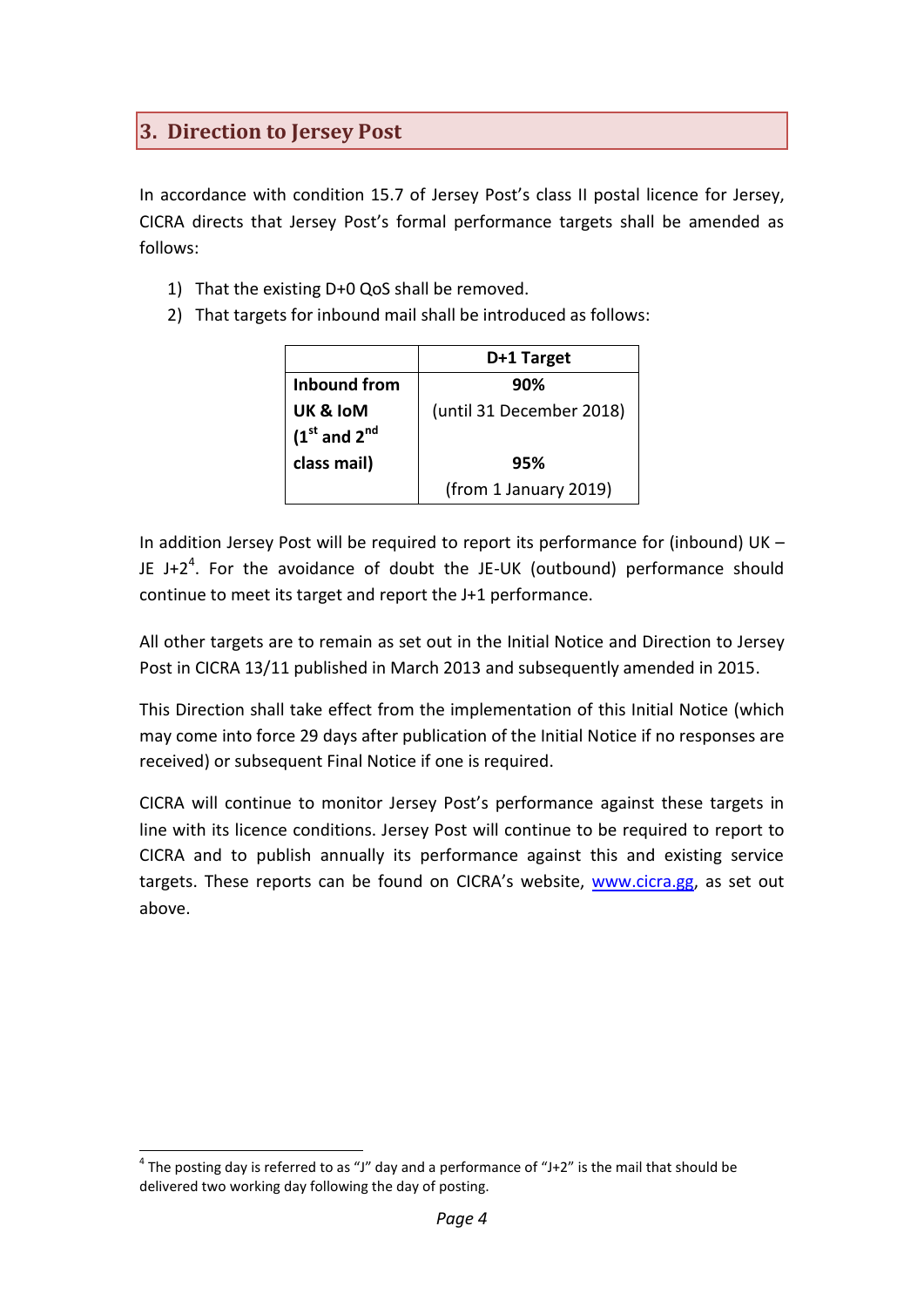### <span id="page-6-0"></span>**4. Consultation**

CICRA invites interested stakeholders to comment on this Initial Notice and Direction.

All comments or responses to this consultation should be addressed to CICRA and submitted in writing to the address below, or preferably by email to *info@cicra.je*.

> CICRA 2<sup>nd</sup> Floor Salisbury House 1-9 Union Street St Helier Jersey JE2 3RF

The deadline for responses is **5.00pm** on **5 March 2018**.

All comments should be clearly marked: *"CICRA 18/05: Direction to Jersey Post"*.

CICRA's normal practice is to publish responses to consultations on its website. It should be clearly marked if any part of a response is held to be commercially confidential.

#### <span id="page-6-1"></span>**5 Conclusion & Next Steps**

CICRA will carefully consider the responses it receives to this Initial Notice and take into account any comments received before publishing its Final Notice. If no responses are received, this Initial Notice and the direction under licence condition 15.7 will take effect 29 days after publication, on 6 March 2018.

\end